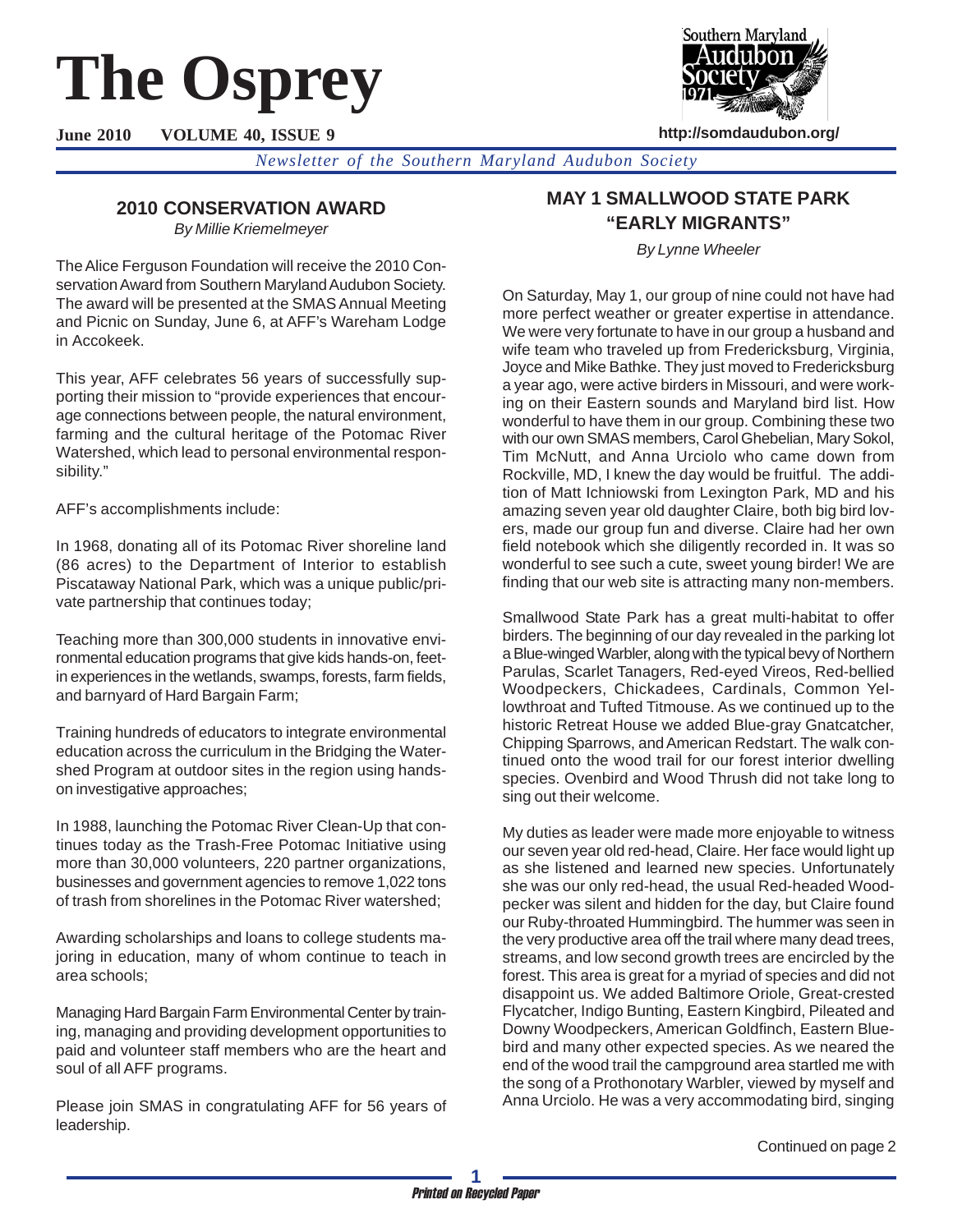in the area long enough for us to get a view. The wood trail ended and opened up onto the footbridge over the Mattawoman Creek where we enjoyed the show of Ospreys, several swallow species, an Orchard Oriole, Bald Eagle, Canada Geese and Great Blue Herons. Many were excited to hear Louisiana Waterthrush, Hooded Warbler and to add new species to their personal goal or list.

The day ended at the Mattawoman Art Center area and we added a very noisy Yellow-breasted Chat, White-eyed Vireo, Eastern Towhee, and Prairie Warbler. As we finally sat down at a picnic table with a view of the creek to compile our field list for the day, Carol was able to add (amongst many she added for the day) Double-crested Cormorant. The total for the day was 61 species. A wonderful day for me, and I believe enjoyed by all. I encourage our members to enjoy this park as it has much to offer and enjoy.

## **SCHOLARSHIP AWARDS**

*By Millie Kriemelmeyer*

The Southern Maryland Audubon Society awarded two full scholarships to the Field Ornithology Workshop on Hog Island, Maine, in June. The two awards were given to:

#### **Michelle Daubon**

from CHESPAX, Calvert County and **Diana Gyuras** from T. C. Martin Elementary School, Charles County

## **This may be your LAST OSPREY NEWSLETTER FINAL REMINDER**

The electronic version of the Osprey newsletter, or a notice that it's available for download, will begin arriving in email boxes after the summer break. The original start date was pushed back to accommodate the slow but steady trickle of replies that have come in over the last few months. After the summer break if you have not responded to the repeated requests, you may not receive any version of the newsletter. If you still need to reply please see the information below about how to contact us to make your preference known. Thank you to everyone who has responded, especially those who responded promptly.

| <b>NAME:</b>                                |  |                                                             |                                                  |  |  |
|---------------------------------------------|--|-------------------------------------------------------------|--------------------------------------------------|--|--|
| <b>MAILING ADDRESS:</b>                     |  |                                                             |                                                  |  |  |
| <b>EMAIL ADDRESS:</b>                       |  |                                                             |                                                  |  |  |
| PLEASE CHOOSE ONE OF THE FOLLOWING OPTIONS: |  |                                                             |                                                  |  |  |
| Paper copy of Osprey                        |  | Email with notice that new<br>Osprey is online for download | <b>Email with Osprey</b><br>attached as PDF file |  |  |

If you would like to email your information please send a message to the following email address:

### **OSPREY@SOMDAUDUBON.ORG**

Be sure to include your name, mailing address (so we can keep our database up-to-date), email address and how you would like to receive your future Ospreys.

ANYONE can email their information, even if you prefer to keep getting paper copies of the Osprey.

If you would like to mail in your form please remove this page after filling in your information, put it in an envelope and send it to the address below. And don't forget the stamp!

Osprey Newsletter C/O Chris Ordiway 2305 Bryan Point Road Accokeek, Maryland 20607

We'd like to extend a special 'Thank You' to those who responded to last year's request for member's thoughts on the electronic Osprey. It helped to make the Board of Directors job easier knowing members were in favor of the idea.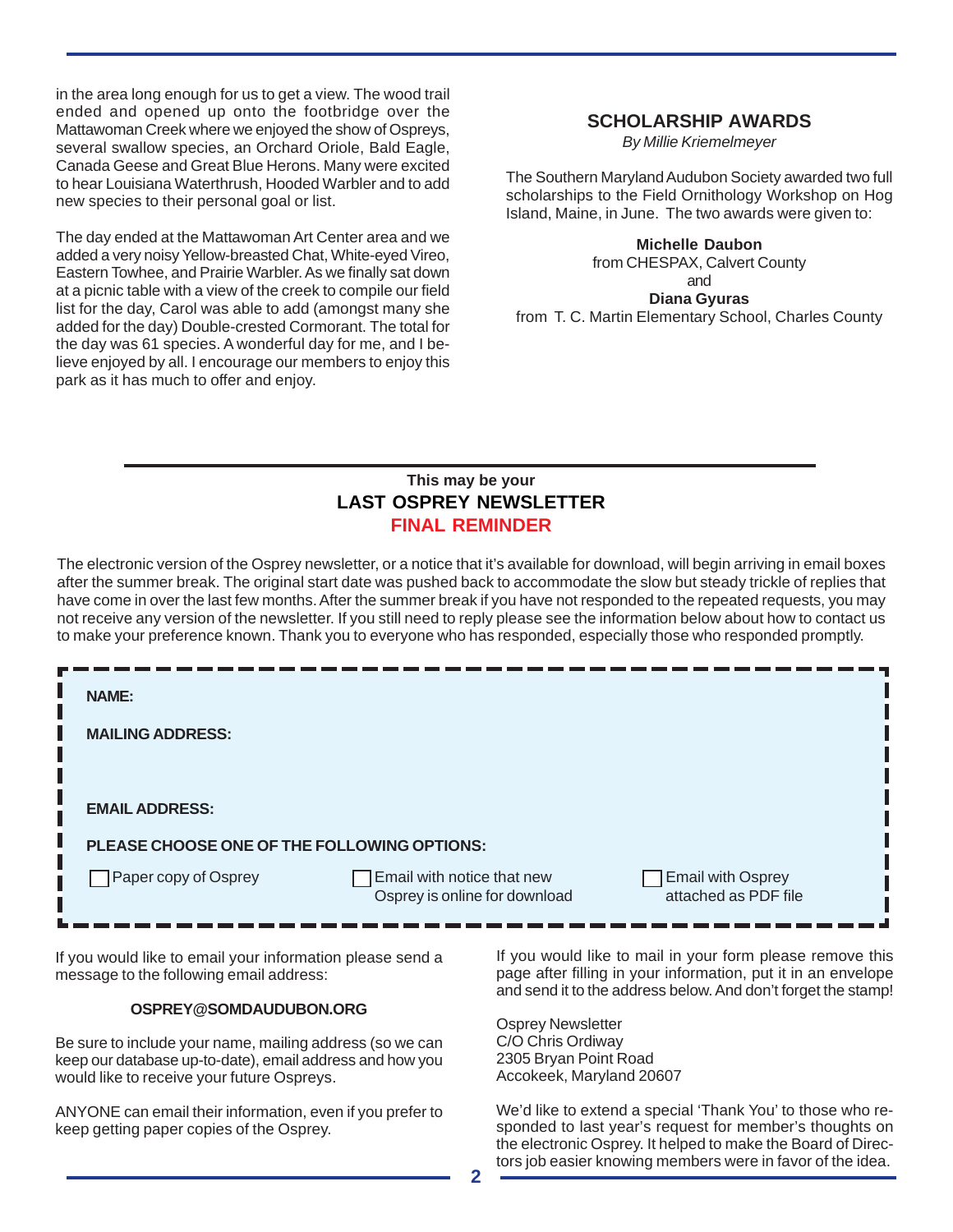## **2010 YARD SALE**

A yard sale is scheduled for Saturday, July  $10<sup>th</sup>$  from 8:00 a.m. to 2:00 p.m. at Will and Julie Daniel's house located at 6622 Leonardtown Road in Bryantown, MD. A rain date is set for July 24<sup>th</sup>. Donations are now being accepted for the yard sale (everything except clothes). If you have items to donate or would like to volunteer please contact Julie Daniel at 301-274-5756 or by e-mail at juliemdaniel@hotmail.com Will and Julie are planning on going to the annual picnic, so contact them ahead of time if you want to bring donations to the picnic. Please make sure that all donations are in good working order and are clean. We appreciate your help in raising money for our education fund by supporting the yard sale.

Directions to the Daniel's house from St. Mary's County: Take Route 5 north to Charles County. About 3.5 miles north of Hughesville look for their house on the north side of the road, ¼ mile north of Ted Bowling Drive. If you get to the intersection at Oliver's Shop Road you have gone too far. Their house is an old white farm house with a white board fence around the property.

From Calvert County take Route 231 west to Charles County. In Hughesville take Route 5 north and then follow directions above.

From Charles County go through Waldorf and then take Route 5 south towards Hughesville. In Bryantown make a u-turn ½ mile past Oliver's Shop Road. Go north on Route 5, their house is ¼ mile north of the u-turn. Their house is an old white farm house with a white board fence around the property.

### **WELCOME, NEW MEMBERS!**

Edward Anderson, Clinton Darlene Brindley, Lusby Kenneth Bryson, Fort Washington Christian Burton, California Cameron Butler, Issue Jim Cigno, Brandywine Arthur Crowfoot, Waldorf Michelle Daubon, Owings Calvin Davies, Lusby Melinda Furstman, Patuxent River Shamus Gridley, Huntingtown Samantha Long, California Dhyana MacKenzie, Lexington Park Marion Mulholland, Accokeek Angela Norton, Waldorf Emily Packard, Fort Washington Susan Ritter, Owings Mary Trout, Bryans Road Danny Yamamoto, Fort Washington

## **DEAR MEMBERS**

I am making a very strong (borderlining desperate plea) for help to keep SMAS functioning at its current level. SMAS provides a varied schedule of events to enhance our interest in nature and its birdlife. All this needs help and we are wearing thin on that.

We have been searching for new directors for the board and have not received any volunteers to date. We need to get new ideas into the management of our group. That comes with new persons serving on our Board of Directors.

We also need help to continue having the number of field trips that many of our members enjoy. Field trip leaders are needed.

These are all continuing needs. Now a desperate need is coming up for someone to help with the mailing of our newsletter. For years, SMAS member Anne Bishop has fulfilled the task of getting the newsletter ready to mail. Anne has informed me that she cannot continue doing this job. We cannot thank her enough for the critical help she has given to our organization.

We are in the process of trying to have less hard copies of our newsletter mailed. Our electronic version is being formulated. Hopefully there will be fewer copies to mail. But, we now need someone to replace Anne. Without a volunteer will may lose the newsletter. This is our source of letting you all know what is upcoming and what has happened in our group. So it certainly seems there has to be someone who will help at this position. No more can be asked of those who now are doing the jobs that keep SMAS a top-rated organization. I am asking for someone to come forward and please volunteer to help on the newsletter mailing!

> Happy Birding Bob Lukinic, President 301-283-6317 rlukinic@peoplepc.com

## **CHAPTER-ONLY MEMBERS PLEASE RENEW!**

If your mailing label reads 06/10, your membership is about to expire and you need to renew it. We try not to mail renewal notices in order to save paper and mailing costs, so please renew your membership without delay. All chapter-only memberships run from July 1<sup>st</sup> to June 30<sup>th</sup>. Please use the membership form in this Osprey and mail to:

SMAS Attn: Membership P.O. Box 181 Bryans Road, MD 20616 Thanks!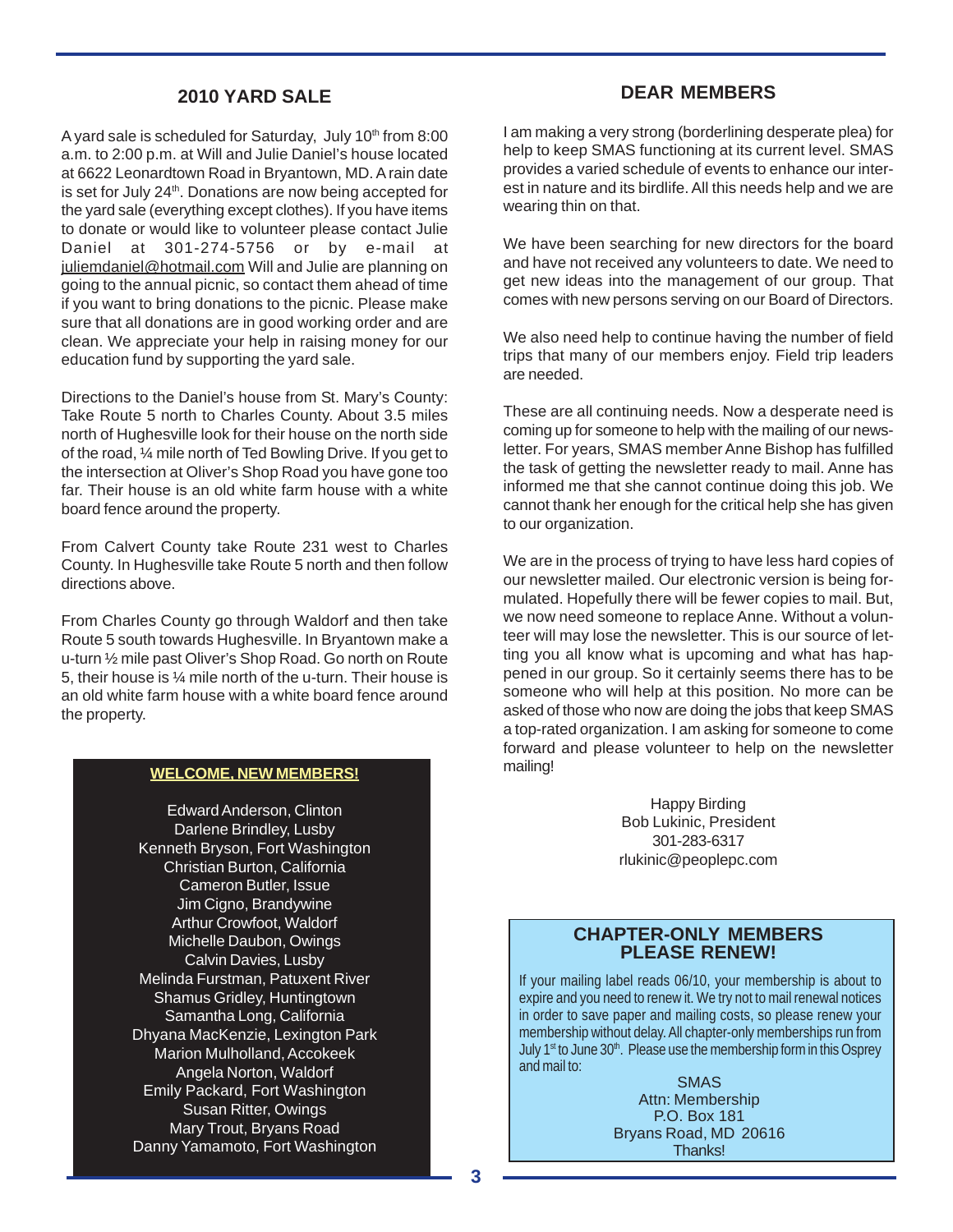# **SMAS ANNUAL SCIENCE FAIR AWARDS**

*By Millie Kriemelmeyer*

Thank you to the SMAS members who judged science fairs in Calvert, Charles and St. Mary's Counties. SMAS awarded \$50 and membership in NAS and SMAS.

Calvert County Judge: Sue Hamilton

Senior Award Calvin Davies 9th Grade Patuxent High School "Mill Creek Oyster Project"

Junior Award Shamus Gridley 7th Grade Plum Point Middle School "The Sound of Speed: Acoustical Detection of Hummingbird Feeding Patterns"

St. Mary's County Judges: Bev Walker and Ernie & Paula Willoughby

Senior Award Christian Burton 10th grade Leonardtown High School "Levels of Pollution in Chesapeake Bay"

Junior Award Samantha Long 6th grade St. John's School "Polluted Waters"

Charles County Judges: Jean Artes & Lynne Wheeler

Senior Award Angela Norton North Point High School "Effect of Long Term Low Concentrations of Volatile Organic Compounds (VOCs) on Plants"

Junior Award Cameron Butler Piccowaxen Middle School "Which Surface Will Have the Most Runoff?"

Junior Award - certificate only Kacey Thompson Milton Somers Middle School "Earthworm Incorporated"

Elementary Award Christopher Perrie Daniel of St. Thomas Jenifer Elementary School

## "The Temperature Game"

# **FOSTER PARENTS NEEDED**



Southern Maryland Audubon Society sponsors the banding of nestling birds of prey, or raptors, with serially numbered aluminum bands in cooperation with the Bird Banding Laboratory of the U. S. Department of the Interior, as part of our bird research and conservation activities in Southern Maryland. Limited numbers

of Osprey and Barn Owl nestlings become available each year for adoption. The gift of \$10 for an Osprey adoption, or of \$25 for a Barn Owl adoption, contributes to a special fund for the support of raptor research and raptor conservation projects. The foster parent receives:

- A certificate of adoption with the number of the U. S. Department of the Interior band, and the location and date of the banding.
- Information on the ecology and migration patterns of the species, photo of a fledgling, and any other information on whereabouts or fate of the bird that may be available.

Interested? Here's how to become a foster parent of an Osprey or a Barn Owl. Send \$10.00 for each Osprey, or \$25 for each Barn Owl to:

**Southern Maryland Audubon Society ATTN: Adoption Program c/o Heather Burk 11885 Provident Drive La Plata, MD 20646-5416**



| ADOPT A RAPTOR                                                         |
|------------------------------------------------------------------------|
| Name:                                                                  |
| Address:                                                               |
|                                                                        |
|                                                                        |
| I wish to adopt (check one):                                           |
| (number of) Osprey, \$10.00 each<br>(number of) Barn Owl, \$25.00 each |
| <b>Amount Enclosed:</b>                                                |
| (Make checks payable to:<br><b>Southern Maryland Audubon Society)</b>  |

\_\_\_\_\_\_\_\_\_\_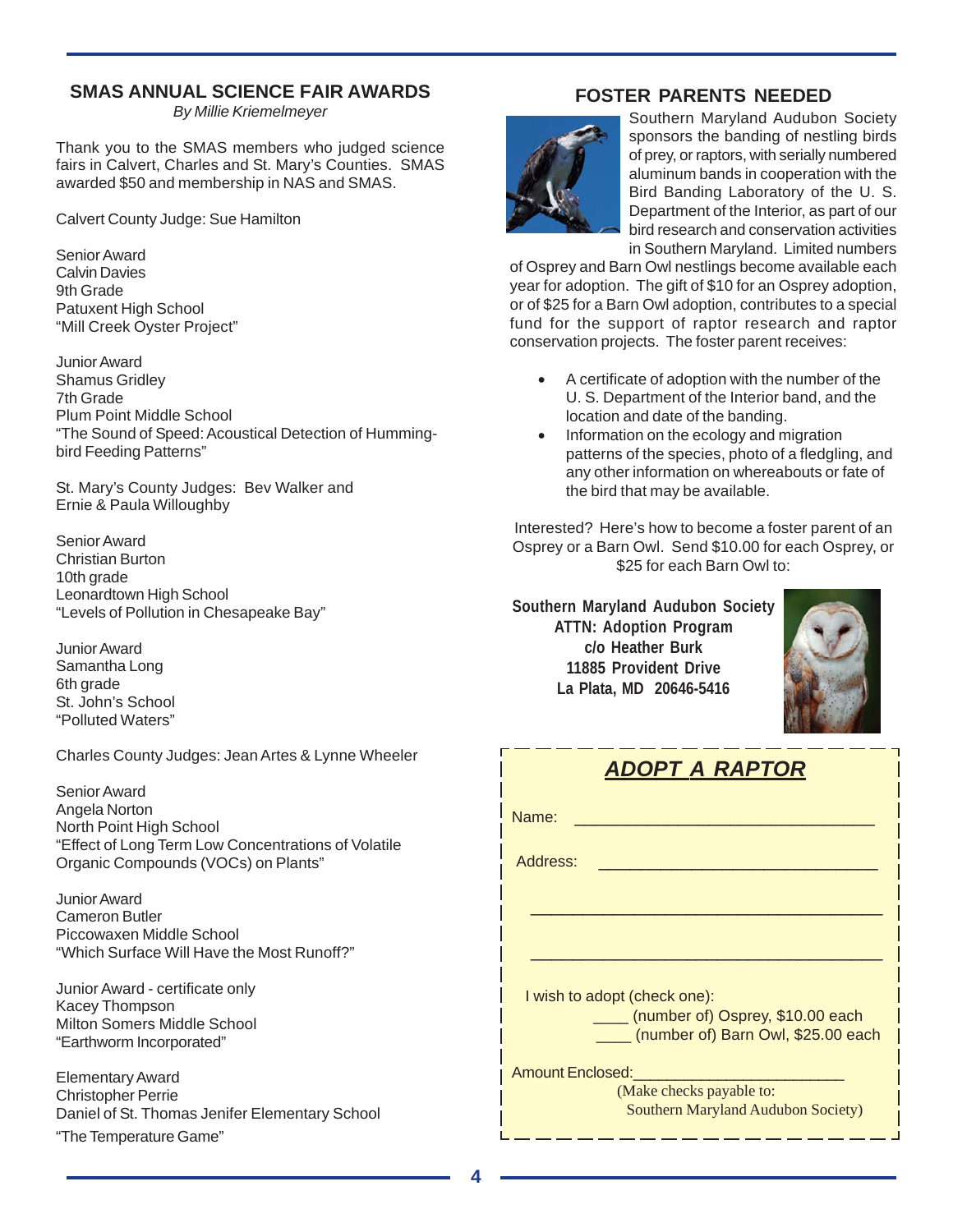

## **2010 CONSERVATION AWARD** *By Millie Kriemelmeyer*

The Alice Ferguson Foundation will receive the 2010 Conservation Award from Southern Maryland Audubon Society. The award will be presented at the SMAS Annual Meeting and Picnic on Sunday, June 6, at AFF's Wareham Lodge in Accokeek.

This year, AFF celebrates 56 years of successfully supporting their mission to "provide experiences that encourage connections between people, the natural environment, farming and the cultural heritage of the Potomac River Watershed, which lead to personal environmental responsibility."

AFF's accomplishments include:

In 1968, donating all of its Potomac River shoreline land (86 acres) to the Department of Interior to establish Piscataway National Park, which was a unique public/private partnership that continues today;

Teaching more than 300,000 students in innovative environmental education programs that give kids hands-on, feet-in experiences in the wetlands, swamps, forests, farm fields, and barnyard of Hard Bargain Farm;

Training hundreds of educators to integrate environmental education across the curriculum in the Bridging the Watershed Program at outdoor sites in the region using handson investigative approaches;

In 1988, launching the Potomac River Clean-Up that continues today as the Trash-Free Potomac Initiative using more than 30,000 volunteers, 220 partner organizations, businesses and government agencies to remove 1,022 tons of trash from shorelines in the Potomac River watershed;

Awarding scholarships and loans to college students majoring in education, many of whom continue to teach in area schools;

Managing Hard Bargain Farm Environmental Center by training, managing and providing development opportunities to paid and volunteer staff members who are the heart and soul of all AFF programs.

Please join SMAS in congratulating AFF for 56 years of leadership.

## ○○○○○○○○○○○○○○○○○○○○○○○○○○○○○○○○○○○○○○○○○○○○ ○○○○○○○○○○○○○○○○○○○○○○○○

## **MEMBERSHIP APPLICATION**

- Please enroll me as a member of the Audubon Family and **the Southern Maryland Audubon Society**. I will receive the chapter newsletter, *The Osprey*, and all my dues will support environmental efforts in Southern Maryland.
- Please enroll me as a member of **the National Audubon Society**. My membership will also include membership in the Southern Maryland Audubon Society. I will receive National's *Audubon Magazine*, the chapter newsletter, and support national and local environmental causes. A fraction of my dues will be returned to the local chapter.

| Nam. |                           |          |
|------|---------------------------|----------|
| Cit  | state<br>-<br>___________ | ________ |

 $\text{I} \text{DO} \Box$  do  $\text{NOT} \Box$  wish to receive *The Osprey* electronically. My e-mail address is: (electronic delivery saves SMAS printing and mailing costs.)

# **Chapter-Only Dues** (new/renewal) **Make check payable to Southern Maryland Audubon Society**

- $\Box$  Individual/Family  $\Box$ 1yr \$20  $\Box$ 2yr \$38  $\Box$ 3yr \$56
- $\Box$  Senior/Student  $\Box$ 1yr \$15  $\Box$ 2yr \$28  $\Box$ 3yr \$42
- Individual Lifetime Membership \_\_\_\_\_\_\$500 Senior (over 62) \$250

## **National Dues, Make check payable to National Audubon Society** -- Chapter code #C9ZL000Z

 $\Box$  Introductory Offer - 1 year \$20

 $\Box$  Senior/Student \$15

|             |  |  |  |                       |  | Mail to: Southern Maryland Audubon Society, Attn: Membership |
|-------------|--|--|--|-----------------------|--|--------------------------------------------------------------|
| P.O.Box 181 |  |  |  |                       |  |                                                              |
|             |  |  |  | Bryans Road, MD 20616 |  |                                                              |